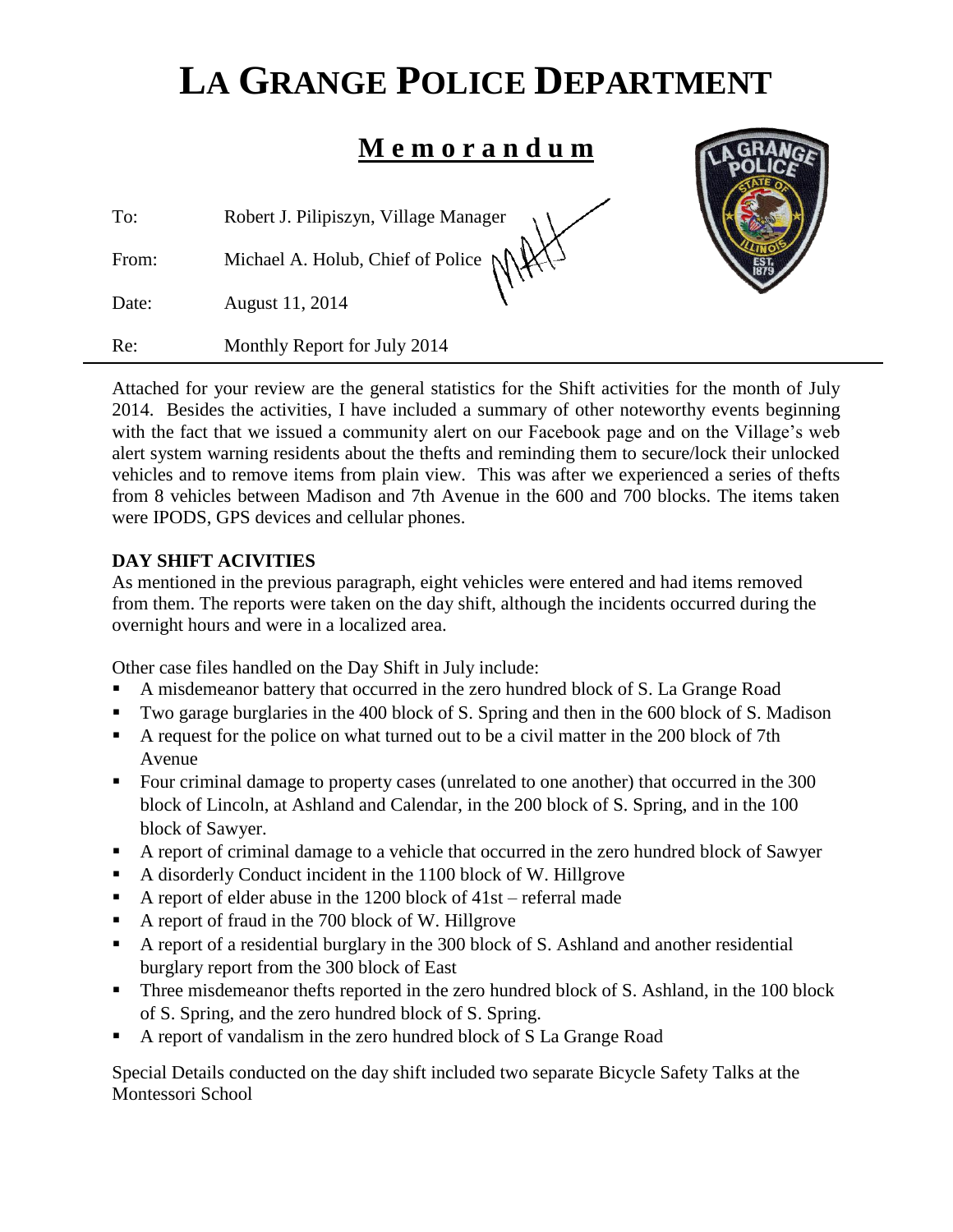Monthly Report for July 2014 August 11, 2014 Page 2

#### NEW ROLE FOR FORMER DAY SHIFT LIEUTENANT

Congratulations to Renee Strasser, who is pictured her receiving a congratulatory handshake from Village Clerk John Burns at a Board Meeting in July after he administered her Oath of Office for the newly created position of Deputy Chief of Police. The Oath took place at a Village Board Meeting. As the one remaining Lieutenant (following the retirement of the previous two Lieutenants) she truly stepped up to take on the tasks of all three Lieutenants positions. She was effectively serving in the role of a Deputy Chief of Police and was formally appointed by Chief Holub on July 14, 2014.



#### **AFTERNOON SHIFT ACTIVITIES**

Investigations conducted on the afternoon shift are detailed below:

- There were 7 stolen bike reports taken during the month. Bikes were reported missing from open and unlocked garages, the Community Center, an apartment storage room, and a bike store. One of the victims of a stolen bike contacted the police to report his stolen bike was found on eBay. Ofc. Wolf began a dialogue with the seller and arrangements were made to view and purchase the bike. Inv. Wardlaw and Gill met with the seller, confirmed it was the same bike reported as stolen and took custody of the bike to return it to the owner. The seller was not arrested as he purchased the bike at Swap-O-Rama and was unaware the bike had been stolen.
- Solicitors were in the area and a resident reported that after purchasing a subscription she checked on-line and found the company and business was listed with negative comments concerning being a scam and phony. The resident cancelled the check and had no loss and Officers were able to locate the seller a few days later and verify his identification. Other solicitors in the area were cited for not registering before soliciting.
- A GPS was taken from an unlocked car, the owner located it on a website and with the assistance of Inv. Wardlaw and Gill, and he was able to recover the GPS from a nearby pawn shop.
- There were also reports taken for a theft of a debit card at a place of employment, an I-phone lost, car tires slashed, and another GPS taken from an unlocked car.
- There was a report of a fight near the fountain in downtown La Grange among juveniles. No disturbance was taking place when officers arrived but an ambulance was requested for minor injuries to a juvenile; treatment was refused.
- The shift handled 4 domestic disturbance complaints which later turned into a report of a juvenile runaway, who returned a short time later.
- A report was taken for an aggravated criminal sexual assault which is being investigated.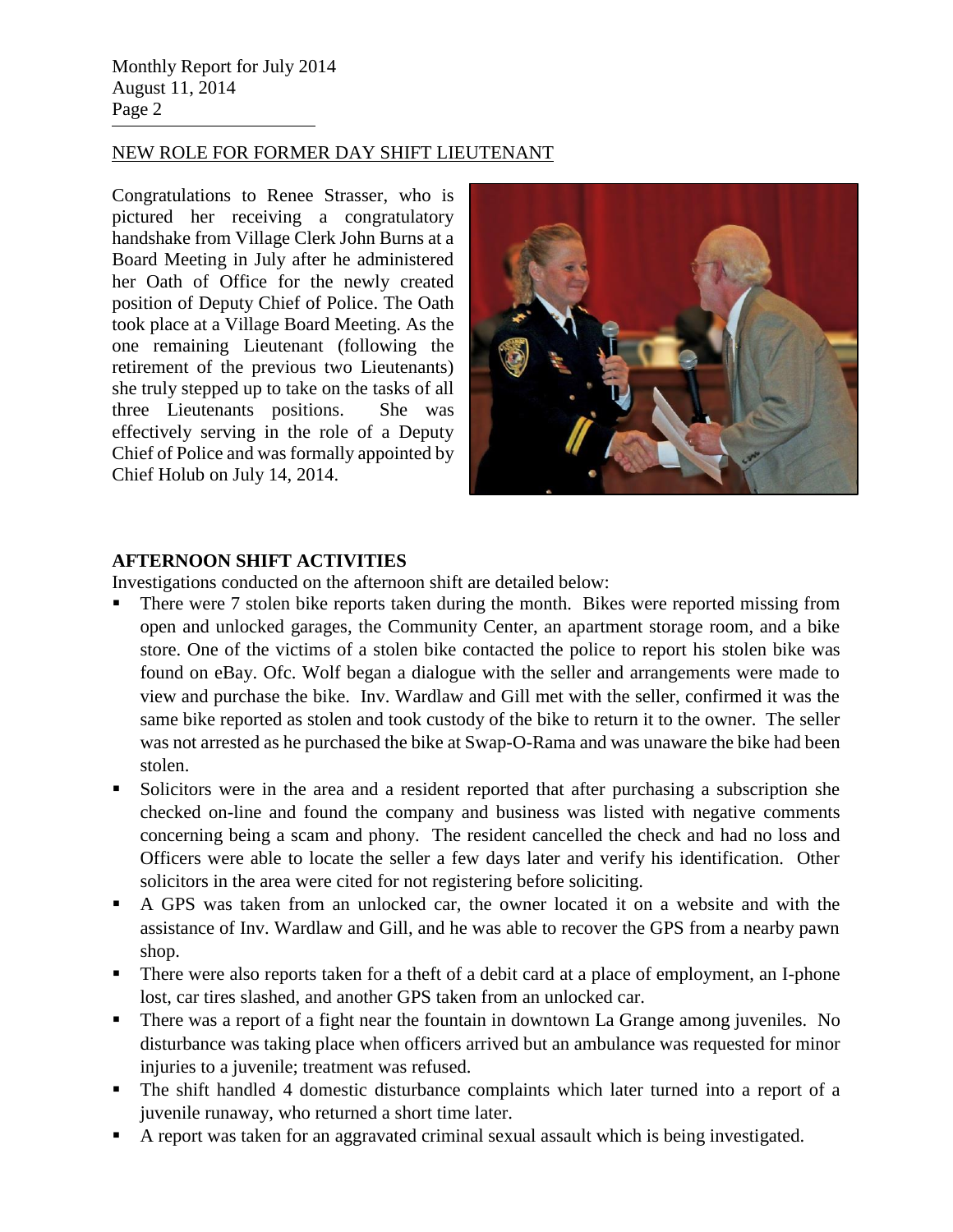Arrests on the afternoon shift included:

- Officers Wolf and McDermott located a subject wanted by Brookfield PD for aggravated assault, subject was taken into custody and turned over to Brookfield.
- A victim of domestic battery approached Officers Wolf and McDermott in the parking lot of the police station requesting assistance. Sgt. Kielczynski located the offender who was taken into custody and processed for an arrest.
- Two drivers were charged with driving with a suspended driver's license and another two were charged with driving with no valid driver's license.

### **Other Incidents**

- Auxiliary Ofc. Liotta represented the La Grange Police Department at Congressman Dan Lipinski's Patriot Day Parade.
- Auxiliary Officers and Citizen Police Academy Alumni assisted with traffic and crowd control at Waiola Park for the July 3rd fireworks.
- The Craft Fair was in town, again assisted by members of the Auxiliary Police Unit.
- The shift attended two block parties and spoke with residents and children about police work and also to display the police squads and equipment.
- Officers Irizarry and Comstock responded to a call of a disoriented subject, who they learned was missing form a group home for three days. He was without his medication and they assisted him in going to the hospital for treatment.
- Traffic matters include 16 property damage vehicle accidents and 4 hit and run accidents
- A semi-truck lost an axle at La Grange Road and Ogden Avenue blocking all eastbound lanes of traffic. The truck also struck a traffic pole. Our DPW responded immediately with barricades and traffic cones to assist in rerouting traffic. This took place at the start of a weekday rush hour and complicated things for several hours. Officers from both the Day Shift and Afternoon Shift worked to get the disabled truck removed and traffic on its way. Three tow vehicles were needed to remove the semi and the intersection was finally opened about 65 minutes after the incident occurred.

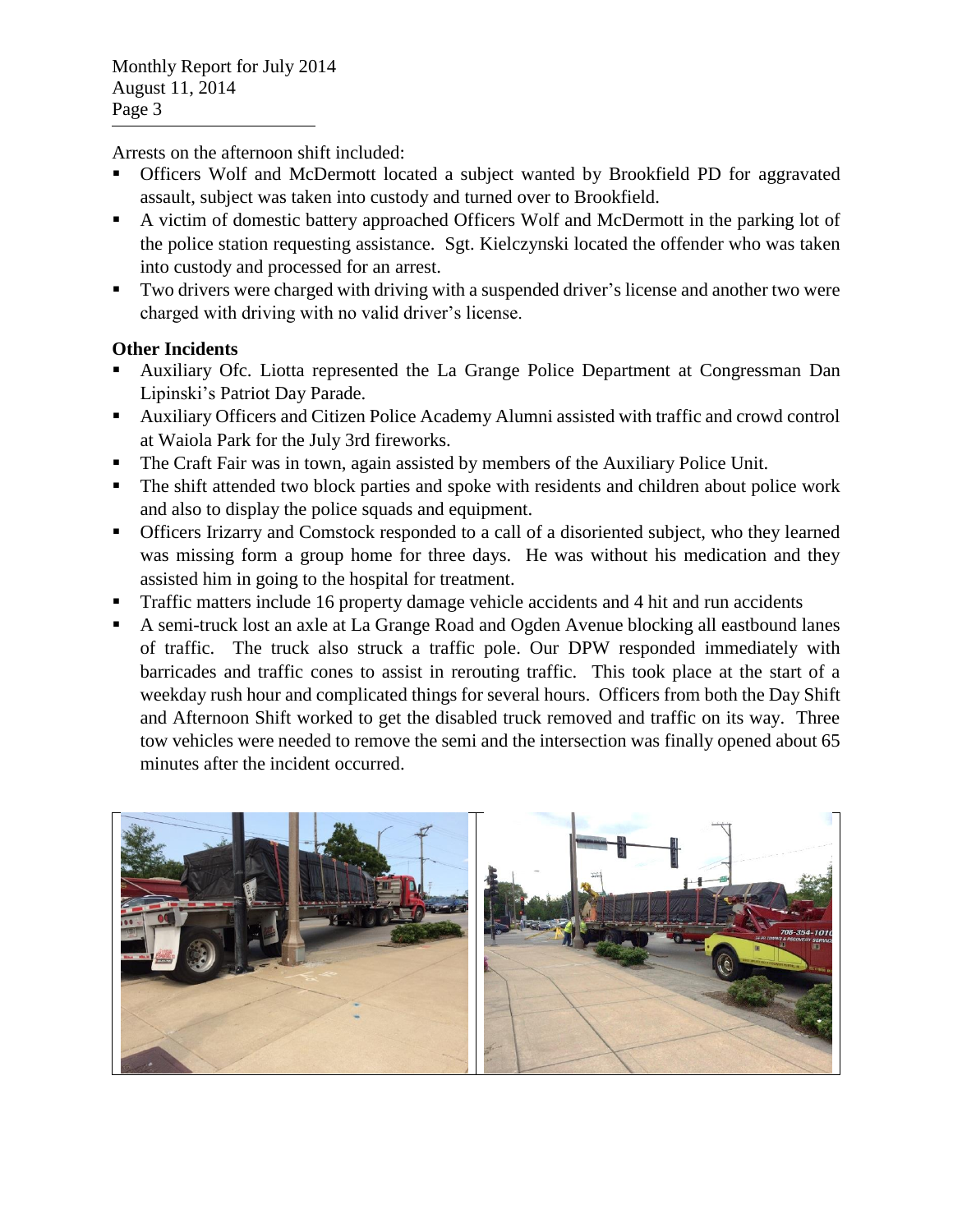#### **MIDNIGHT SHIFT ACTIVITIES**

Investigative Case Files on the Midnight Shift are listed below:

- Squad Leader Uher arrested a 20-year-old male for driving under the influence (zero tolerance), and possession of cannabis after stopping the vehicle for speeding.
- Squad Leader Uher, arrested a 49-year-old male for driving under the influence after stopping the vehicle for speeding.
- Ofc. Coleman and Squad Leader Uher investigated a criminal damage to property complaint after responding to a call for a lost or stolen cell phone. They identified the 19-year-old male offender who agreed to make restitution with the property owner's consent. No arrest was made in the matter.
- Ofc. Comstock arrested a 43-year-old male for driving under the influence after stopping him for a speeding violation.
- Ofc. Comstock investigated an unlawful use of credit card case with the theft of the card believed to be from Meadowbrook Manor. No suspects could be developed through initial investigation and case was turned over to investigations.
- Ofc. Comstock investigated a burglary to motor vehicle case that took place in the 500 block of La Grange Road. The victim wished the matter to be for record only and no suspects could be developed at the time of the investigation.
- Ofc. Wessendorf and Squad Leader Uher took a report of a missing juvenile. The juvenile is a habitual juvenile and returned home a short time after being entered into LEADS.
- Ofc. Herrera investigated a theft of lawn art but no suspect information could be developed and the item could not be located.
- Ofc. Wessendorf and Squad Leader Uher arrested a 34-year-old male for driving while license suspended/revoked. The suspension was related to a driving under the influence offense and the vehicle was seized per statute.
- Ofc. Coleman arrested a 29-year-old male for driving under the influence after finding him in physical control of a parked and running vehicle.

Other Patrol Activities on the Midnight shift include conducting 73 building checks, 126 traffic stops, and completing regular overnight parking enforcement. Shift members have worked over 107 hours of overtime to help meet minimum staffing standards and cover shift shortages. Additionally, Ofc. Balon and Ofc. Comstock adjusted their schedules to work a week of afternoon shifts to avoid overtime due to personnel shortages on that shift.

## **AUXILIARY AND PART-TIME UNITS**

The members of our Auxiliary unit continue to provide us with great support in our policing efforts. June was no exception as the Auxiliary Officers provided 108 hours of extra patrol time which included time spent conducting house checks, street lights out lists, the annual Craft Fair, and representing us at various law Enforcement related functions in the area. Our Part-time Officers were busy with directed traffic patrols and assisting the full-time officers where necessary. We are grateful for both units and their continual contributions to the Village.